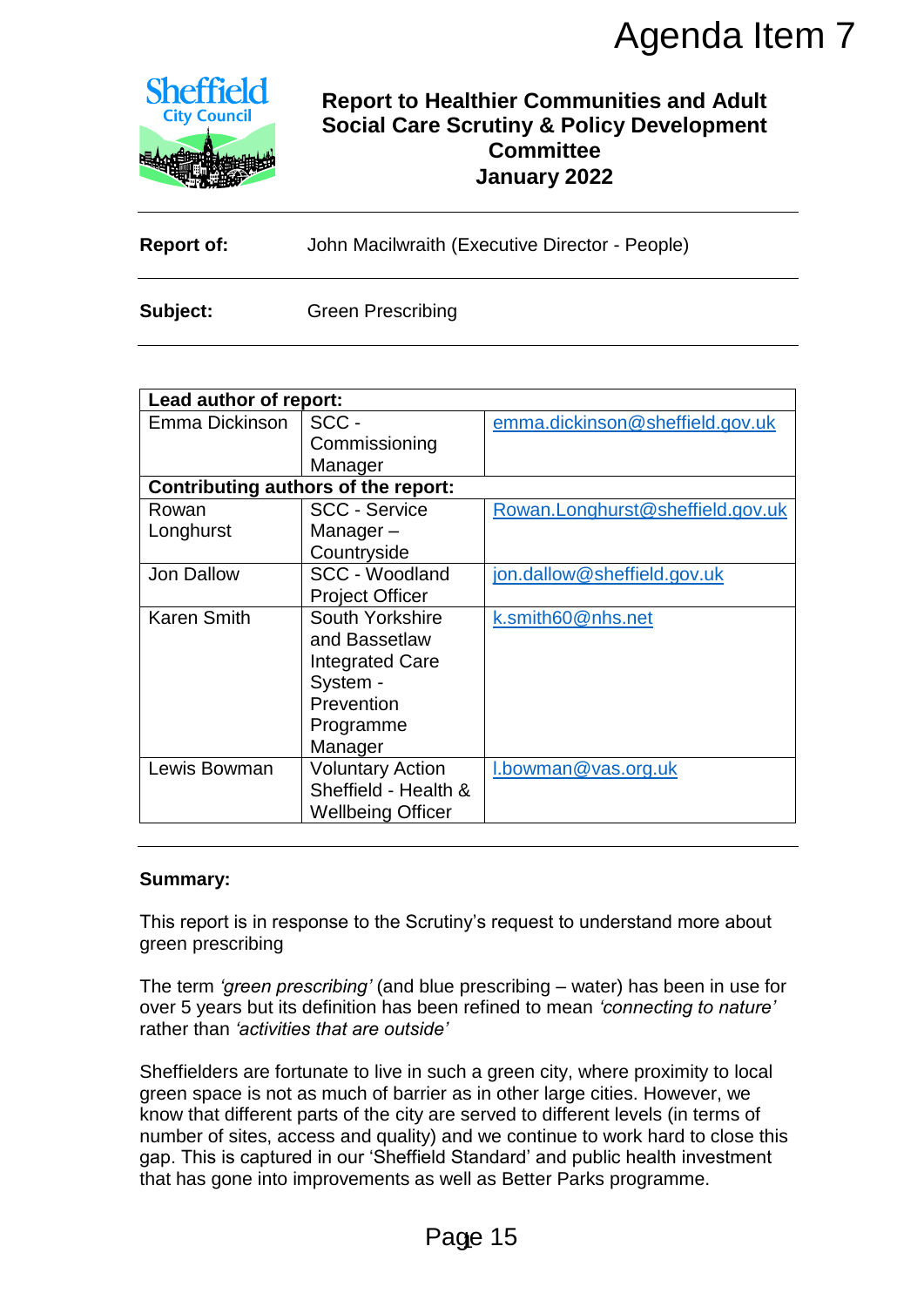| Type of item: The report author should tick the appropriate box |   |  |
|-----------------------------------------------------------------|---|--|
| Reviewing of existing policy                                    |   |  |
| Informing the development of new policy                         |   |  |
| <b>Statutory consultation</b>                                   |   |  |
| Performance / budget monitoring report                          |   |  |
| Cabinet request for scrutiny                                    |   |  |
| Full Council request for scrutiny                               |   |  |
| Call-in of Cabinet decision                                     |   |  |
| Briefing paper for the Scrutiny Committee                       | ₩ |  |
| Other                                                           |   |  |

## **The Scrutiny Committee is being asked to:**

There is an emerging national body of evidence that connecting with nature improves people wellbeing and mental health.

As outlined in the report above there is a strong foundation of community wellbeing, green activities and green assets to develop green prescribing further

Scrutiny committee are asked to note the report

#### **Background Papers:**

List any background documents (e.g. research studies, reports) used to write the report. Remember that by listing documents people could request a copy.

[Coronavirus lockdown: We need nature now more than ever before | NHS](https://nhsforest.org/coronavirus-lockdown-we-need-nature-now-more-ever)  **[Forest](https://nhsforest.org/coronavirus-lockdown-we-need-nature-now-more-ever)** 

[Green social prescribing: call for expressions of interest -](https://www.gov.uk/government/publications/green-social-prescribing-call-for-expressions-of-interest/green-social-prescribing-call-for-expressions-of-interest#background) GOV.UK [\(www.gov.uk\)](https://www.gov.uk/government/publications/green-social-prescribing-call-for-expressions-of-interest/green-social-prescribing-call-for-expressions-of-interest#background)

#### **Category of Report:** OPEN (please specify)

Most reports to Scrutiny Committees should be openly available to the public. If a report is deemed to be 'closed', please add: **'Not for publication because it contains exempt information under Paragraph xx of Schedule 12A of the Local Government Act 1972 (as amended).'**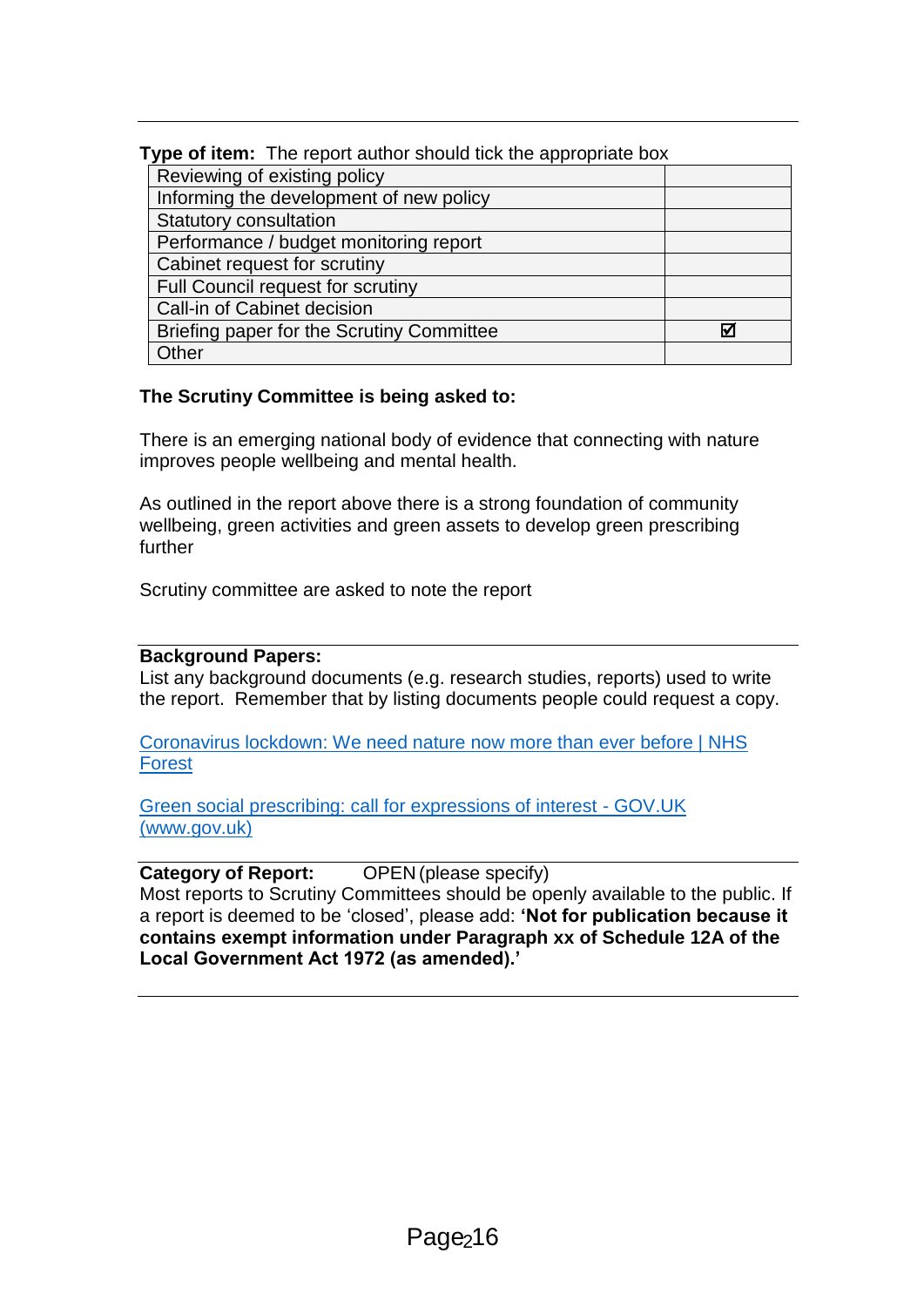# **Report of the Director of Adult Social Care, Alexis Chappell Green Prescribing (how nature support and mental health and wellbeing)**

# **1. Introduction/Context**

- 1.1This report is in response to the Scrutiny's request to understand more about green prescribing
- 1.2NHS Forest have been promoting for over 10 years that green spaces improve physical and health as well as wellbeing. [Coronavirus lockdown: We need nature now more than ever before |](https://nhsforest.org/coronavirus-lockdown-we-need-nature-now-more-ever)  [NHS Forest](https://nhsforest.org/coronavirus-lockdown-we-need-nature-now-more-ever)
- 1.3The use and importance of natural landscape was evident during the pandemic and highlighted how being outdoors and connecting to nature contributed to people's wellbeing.

[How has lockdown changed our relationship with nature? -](https://www.ons.gov.uk/economy/environmentalaccounts/articles/howhaslockdownchangedourrelationshipwithnature/2021-04-26) Office for [National Statistics](https://www.ons.gov.uk/economy/environmentalaccounts/articles/howhaslockdownchangedourrelationshipwithnature/2021-04-26)

- 1.4This report sets out:
	- Brief outline of community wellbeing (People Keeping Well) and social prescribing in Sheffield
	- Green prescribing and examples in Sheffield<br>- NHS green and blue prescribing test and lear
	- NHS green and blue prescribing test and learn funding
	- Parks and Countryside's role in managing the green assets/space which directly contributes to Sheffielders wellbeing

## **2. Main body of report, matters for consideration, etc**

## 2.1**Community Wellbeing**

- 2.1.1 It has been long understood that health and wellbeing is determined by the circumstances in which people are born, grow, live, work and age as well as medical support. Therefore education, employment, housing, social networks are as important to the life chances and living with long term good health and wellbeing
- 2.1.2 In Sheffield we have a long history of community anchor and other voluntary sector organisations working alongside primary care to support the social determinants of health

## 2.2**People Keeping Well (PKW)**

- 2.2.1 People Keeping Well is the city's community wellbeing approach which is jointly funded between Sheffield City Council and Sheffield Commissioning Group (approx. £1.5m).
- 2.2.2 PKW is a series of 17 partnerships led by ten community organisations. Funding is allocated based on the indices of multiple deprivation of the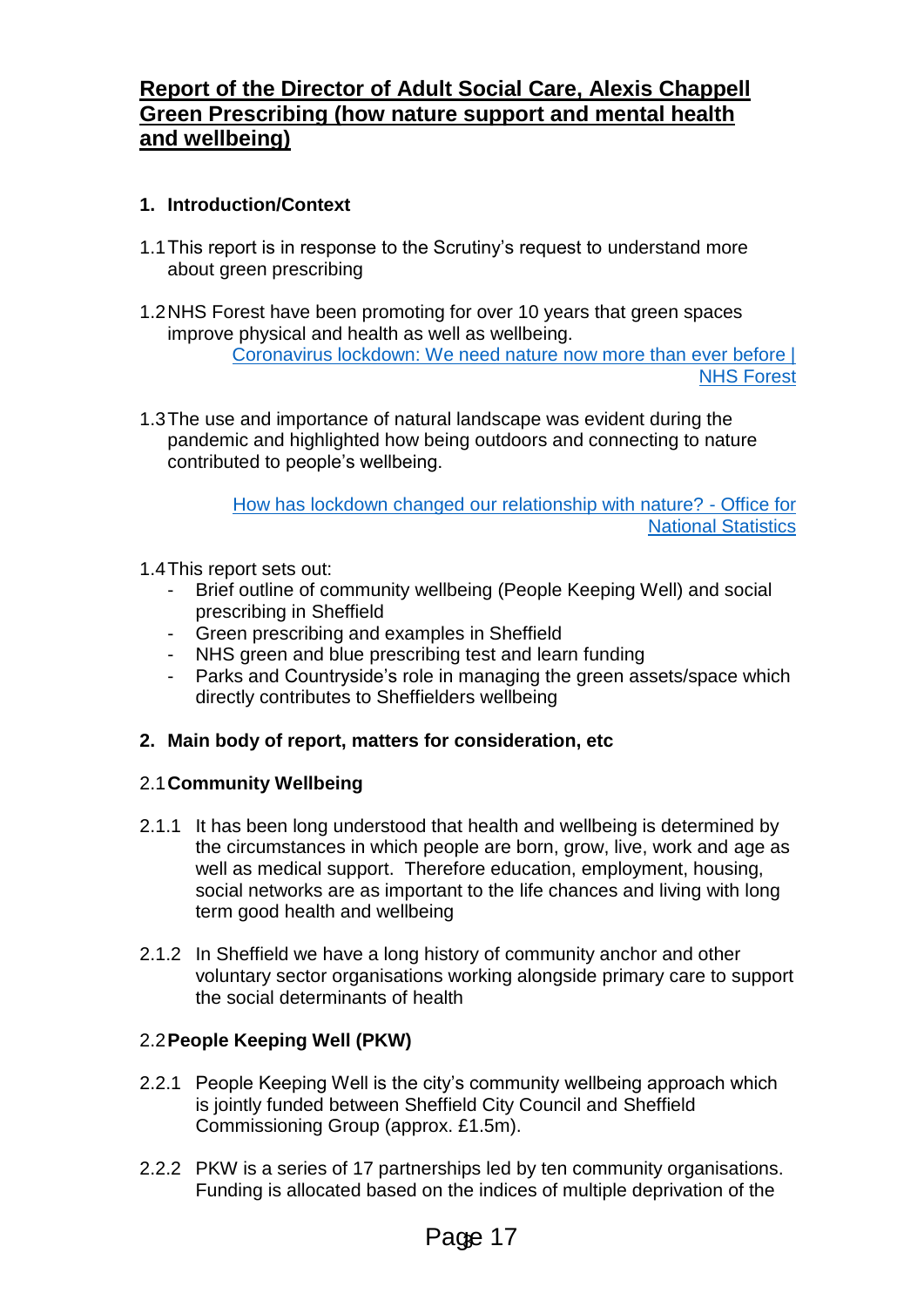City's 100 neighbourhoods to contribute to the following elements / outcomes

- Resilient Communities (support partnerships, capacity building of the community organisations and people enabling people to shape their own communities and stay connected)
- Community Wellbeing (targeted support for people who are at risk of declining health and wellbeing due to social reasons eg 1:1 and groups)

Follow the link for more information about [PKW](https://search3.openobjects.com/mediamanager/sheffield/fsd/files/pkwbriefingnote_v12.pdf)

## 2.3**NHS Social Prescribing Link Workers**

2.3.1 Since 2019, Primary Care Networks (partnerships of GP surgeries) have been funded through NHS England to have social prescribing link workers.

[NHS England » Social prescribing](https://www.england.nhs.uk/personalisedcare/social-prescribing/)

2.3.2 Due to PKW, the implementation of social prescribing in Sheffield looks different to other cities / towns. In other areas, PCNs tend to come together to work with one voluntary sector organisation to deliver Social Prescribing. In Sheffield due to long standing community wellbeing approach, PCNs have either funded a link worker with their local community PKW organisation or have complimented via a city wide organisation (eg Sheffield Futures supporting young people)

## 2.4*What is green prescribing?*

2.4.1 The term *'green prescribing'* (and blue prescribing – water) has been in use for over 5 years but its definition has been refined to mean *'connecting to nature'* rather than *'activities that are outside'*

## 2.5**Examples of green prescribing in Sheffield**

- 2.5.1 Even though green prescribing is a relatively new term, there are many organisations and activities in Sheffield that *connect people to nature'*. Below are a few examples (many are not funded by the Council):
	- Green activities as part of People Keeping Well include walking groups, pram push, community growing and allotments
	- Sage Greenfingers which is a horticulture therapy programme
	- Step Out Sheffield largest health walk programme in the country of volunteer led health walks
	- Wild at Heart (Wildlife Trust) social groups exploring green spaces

## 2.6**NHS green and blue prescribing**

2.6.1 In 2020 the government announced they would fund seven Integrated Care Systems (NHS) to test and learn green and blue prescribing. The South Yorkshire and Bassetlaw ICS were successful in securing in funding for this.

# Page<sub>418</sub>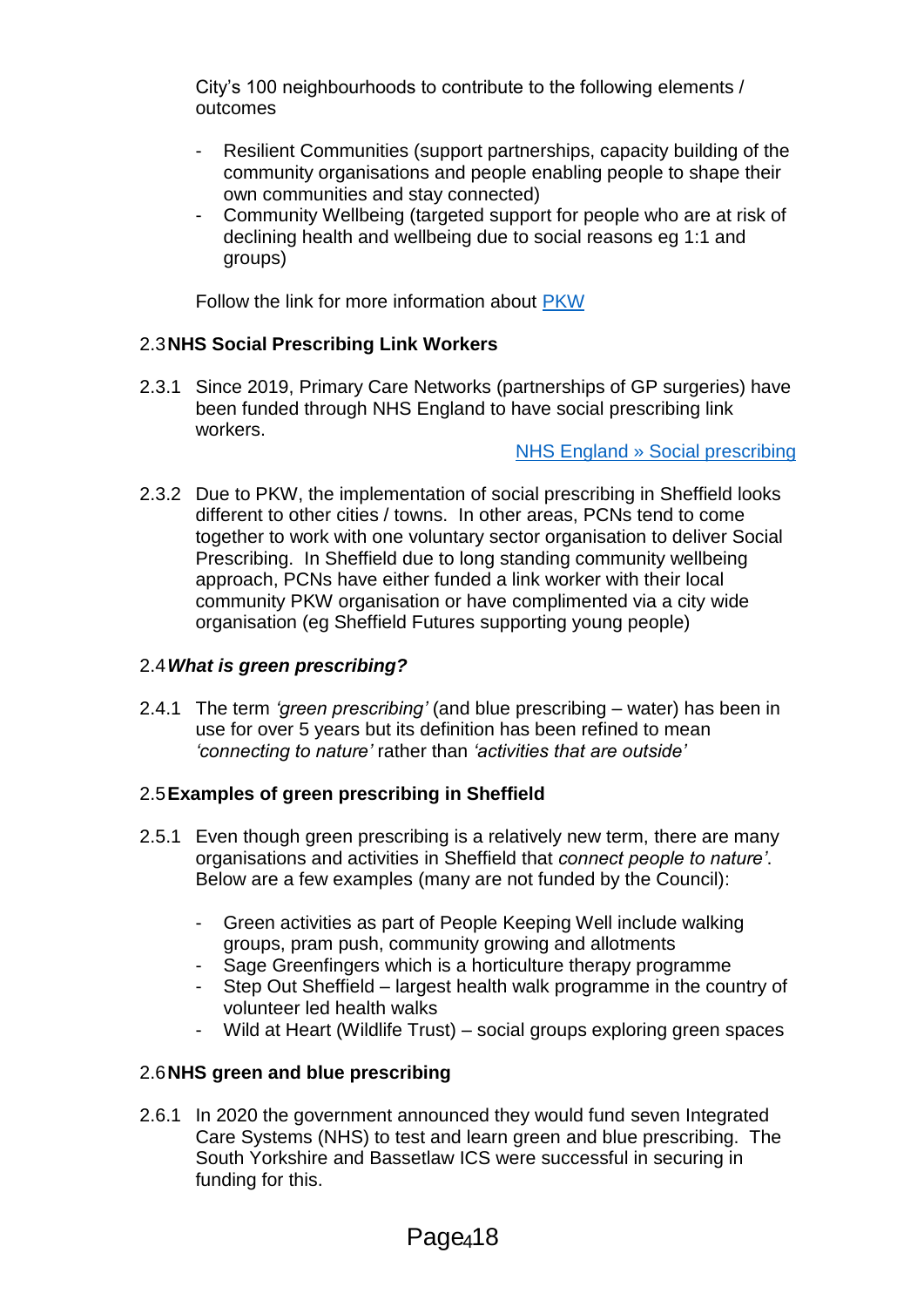- 2.6.2 The programme in South Yorkshire aims to:
	- Insight work to map and scope current green and blue activities and the gaps
	- Workforce development, beginning with Link Worker training and webinars to understand green and blue prescribing
	- A grants programme to develop further green and blue activities
	- System and Place engagement work to connect stakeholders and promote collaboration and learning
	- Support a national evaluation to strengthen learning around scaling up and sustaining green prescribing.
- 2.6.3 The insight work for Sheffield suggested the following for the grants programme:
	- Projects working with people from areas of deprivation (top 20% IMD)
	- Projects with a clear commitment to increasing diversity and inclusion, that can demonstrate close links to the communities they plan to engage
	- Projects that support development of volunteers as GBSP advocates/champions that can act as connectors to target communities
	- Projects that incorporate volunteer befriending and peer support schemes allied to delivery of GBSP activities
	- Projects that support training and awareness of green/blue spaces to facilitate longer-term engagement
- 2.6.4 The following organisations have been awarded monies as part of the grants programme (several are existing PKW organisations)
	- **Peak District National Park Foundation**
	- Ethel Trust
	- Heeley Development Trust
	- Endeavour Training Limited
	- Blend Cook, Eat, Share CIC
	- Firvale Community Hub
	- The Terminus Initiative
	- Grow
	- Darnall Well Being Ltd.
	- Manor and Castle Development Trust Ltd
	- Bloom Sheffield
	- Support Arts Gardening Education
	- Additional projects may be funded

## 2.7**Green and Outdoor space is an amazing asset for Sheffield**

- 2.7.1 Please follow this [link](https://www.sheffield.gov.uk/content/dam/sheffield/docs/parks-sports-and-recreation/parks-countryside-service/green-and-open-space-strategy-2010-2030.pdf) for Council's Great Outdoors Green and Open Space strategy
- 2.7.2 The green and open spaces in our city were established for the people of Sheffield. Although they have many other benefits (Biodiversity,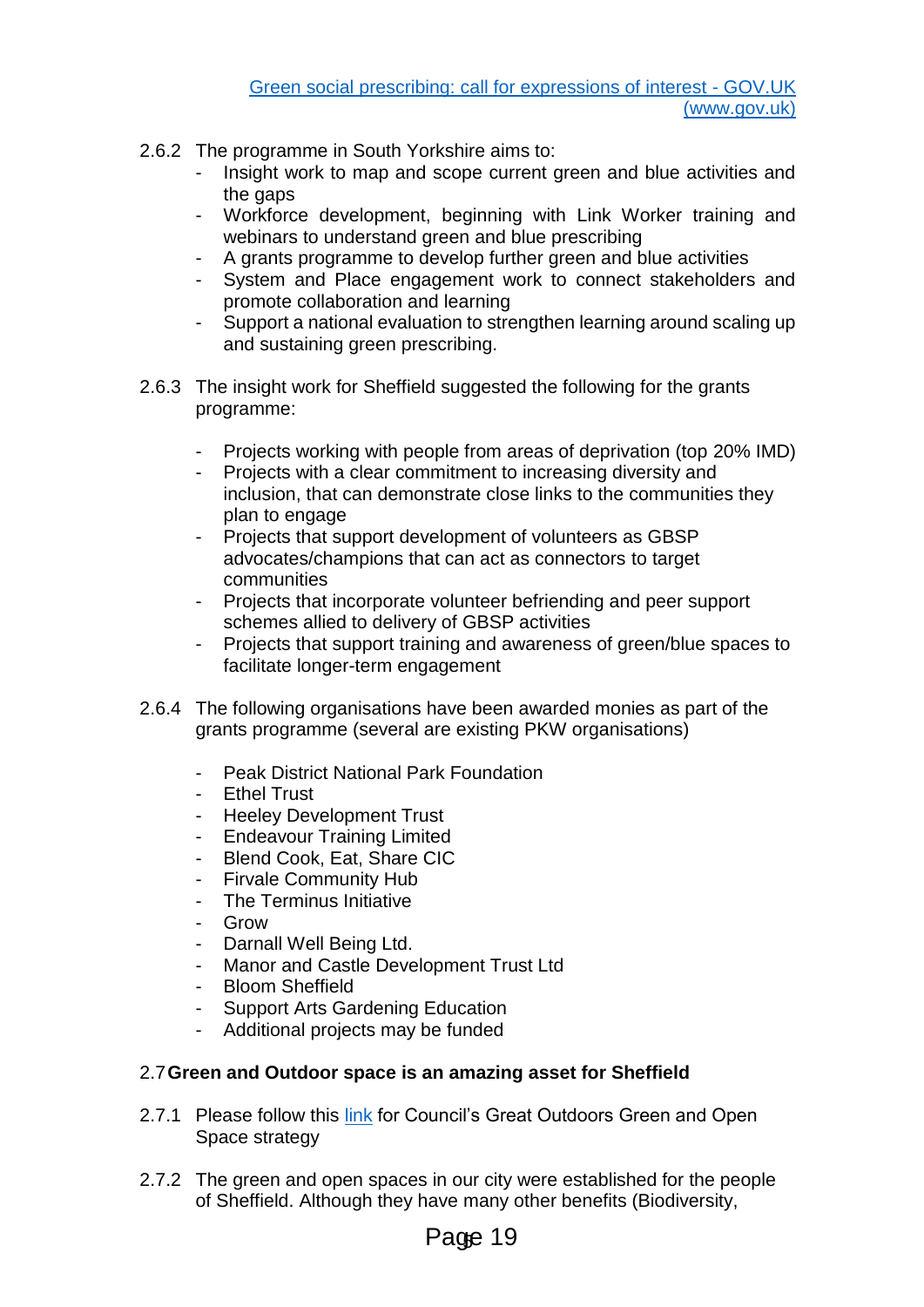Nature & Climate, Economic value) they are there first and foremost to lift the spirit and enrich our lives. Popular and well-used spaces can bring residents and their communities closer together.

- 2.7.3 The Green and Open Spaces Strategy seeks to ensure that the full diversity of Sheffield's population is out there enjoying our local green and open spaces which are safe, clean and accessible in all areas - and enlivened with a range of activities, events and facilities and contributing to the health and wellbeing of our city.
- 2.7.4 The infographic below shows the breadth of the 800 places the Parks and Countryside Service manages on behalf of the city



#### 2.8**The Outdoor City**

- 2.8.1 The Outdoor City Strategy recognises 'Outdoor recreation' has a particular role to play in terms of reducing health inequalities: The health benefits of increased outdoor participation are both physical and mental and it will be vital to understand the role of the outdoors in engaging traditionally inactive groups to ensure they can enjoy these benefits.
- 2.8.2 Please follow the [link](https://www.welcometosheffield.co.uk/content/images/fromassets/100_7296_011216153153.pdf) to the Outdoor City Economic Strategy

#### 2.9**Green Social Prescribing and Empowering Communities**

2.9.1 Due to its breadth and variety green social prescribing has an important role in relation to the declared nature and climate emergencies and is a powerful tool for reaching our diverse communities. When people have

Page<sub>6</sub>20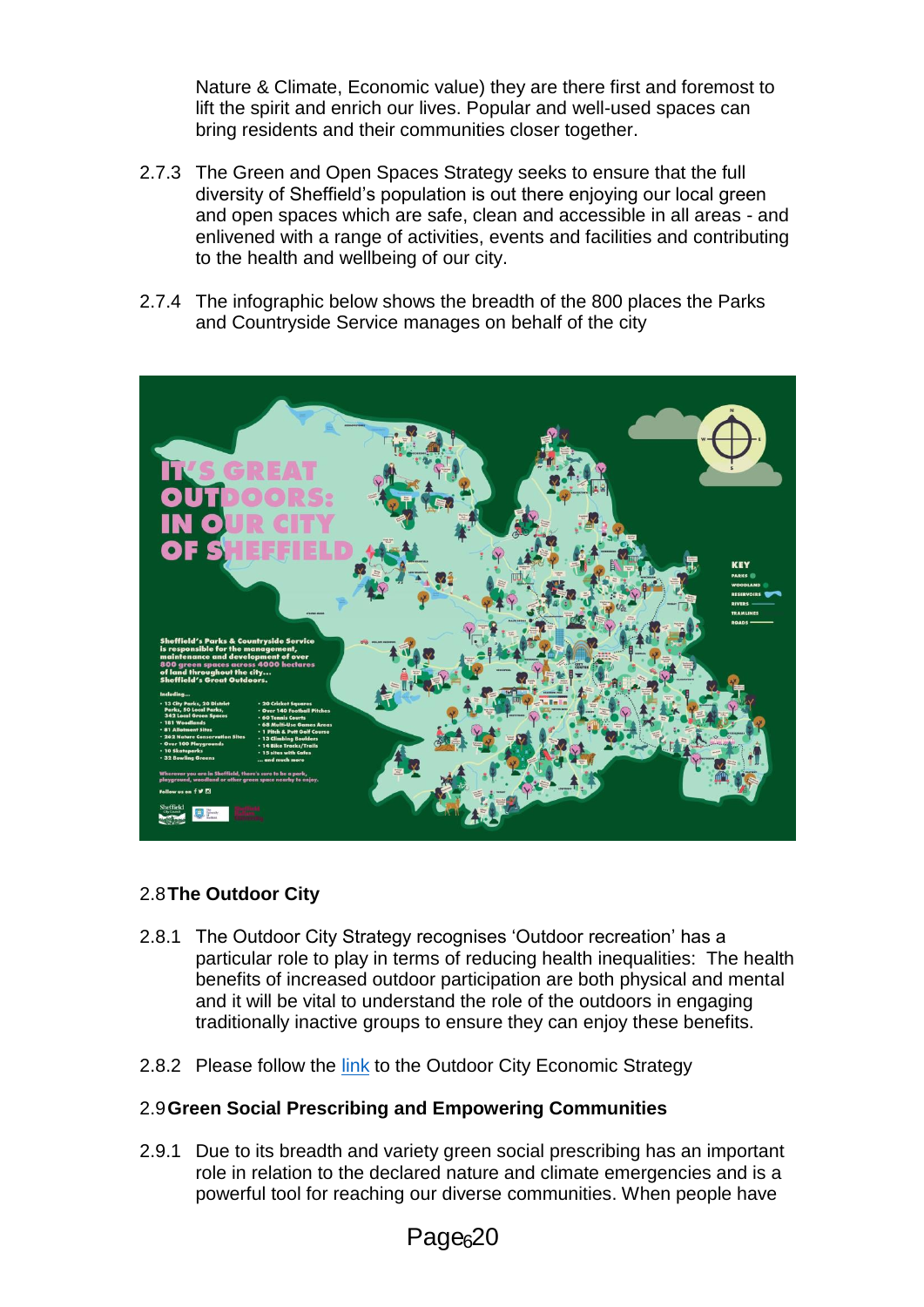the opportunity to connect with the natural world through nature-based activities, they are also learning the value of protecting, enhancing and valuing those spaces and environments at the same time.

2.9.2 As the [Sheffield State of Nature 2018](https://www.wildsheffield.com/wp-content/uploads/2018/05/sheffield_state_of_nature_2018_summary_report.pdf) report alluded we need to continue to engage people with their local greenspaces for the purposes of both active conservation and recreation.

## 2.10 **Parks, Woodlands & Countryside Service**

- 2.10.1 The Parks, Woodlands and Countryside Service are responsible for the management maintenance and development of over 800 green spaces across 4000 hectares.
- 2.10.2 The service maintains, activates, facilitates and supports this incredibly varied and diverse patchwork of greenspace enabling green and social prescribing activities. Whether in our parks, woodlands, allotments, river valleys or moorlands these spaces need to be safe, welcoming, accessible and well maintained, meeting the needs of all our communities. The service also plays a key role in enhancing biodiversity and habitats which allows communities to connect with nature.
- 2.10.3 The service also works with providers, partners and communities to build capacity - such as the People Keeping Well organisations. We help facilitate, capacity build, educate and inform suitable activity to cocreate long term initiatives which use and help conserve Sheffield's greenspace.

## 2.11 **Environmental Levelling up**

- 2.11.1 Sheffielders are fortunate to live in such a green city, where proximity to local green space is not as much of barrier as in other large cities. However, we know that different parts of the city are served to different levels (in terms of number of sites, access and quality) and we continue to work hard to close this gap. This is captured in our 'Sheffield Standard' and public health investment that has gone into improvements as well as Better Parks programme.
- 2.11.2 The provision of toilets and accessible facilities that provide refreshments can be a key barrier to activation and engagement. There are more toilets and cafes in the west of the city and a lower level of provision in the east.
- 2.11.3 This backdrop increases the task of 'environmental levelling up' but a number of existing and planned 'Discovery Centres', parks buildings and activity hubs can provide a real focus for green social prescribing activity. Examples of these are the First Start Centre (Firth Park), Woodland Discovery Centre (Ecclesall Woods), Hillsborough Park Age UK café (opening soon), Shirebrook Valley Visitor Centre, Parkwood Springs Active Country Park project and Sheffield General Cemetery restoration to name a few. These sites provide facilities where green social prescribing activities can grow and flourish from as well as providing hubs for community activity or projects.